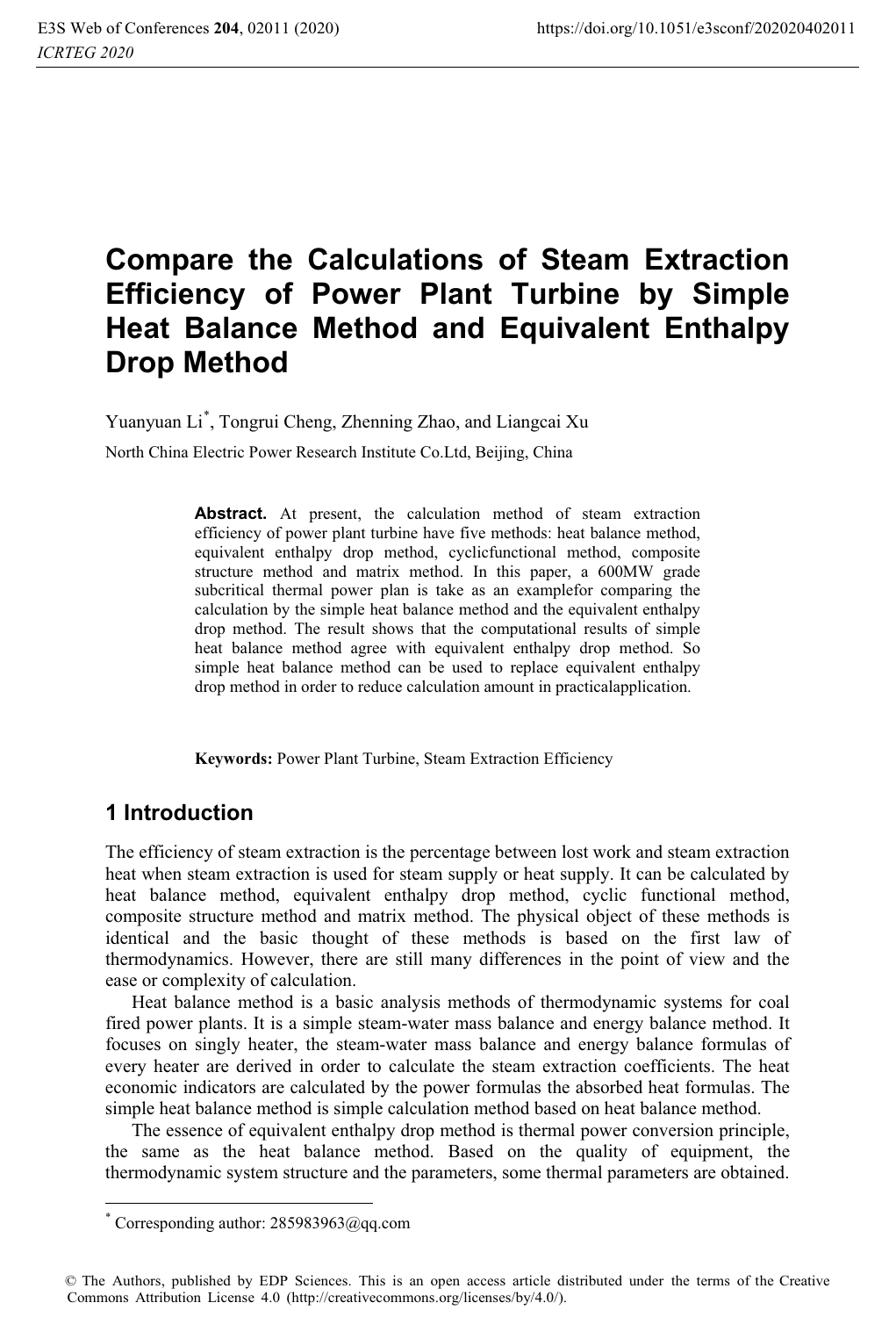The equivalent enthalpy drop is used to analy the heat economical efficiency of thermodynamic system with a premise which are invariable new steam flow, invariable initial and final parameters of cycle and invariable steam condition curve.

Cyclic functional method is a new simplify thermal calculation method. According to the second law of thermodynamics, it is built base on the concept of heating unit. It can qualitative analyse the economics of steam cycle by cycle irreversibility and quantitative analyse the economics of steam cycle by cycle functional. The thermodynamic system is computed by series method, and steam extraction of heat recuperator and cycle efficiency are computed by cycle functional. Thermodynamic system can be divided into heat recuperator cycle and assist cycle. Then the added amount of this two value is calculation.

Matrix method is a general term, and not a specific method. It combine heat balance equations of every regenerative heater and can completes the thermodynamic calculation by solving linear parametric equations[1].

## **2 The calculation of steam extraction efficiency**

In this paper, a 600MW grade subcritical thermal power plan is take as an examplefor comparing the calculation by the simple heat balance method and the equivalent enthalpy drop method. The simple heat balance method is simple calculation method based on heat balance method and can be used to separate calculate the efficiency of steam extraction. For convenience, the heaters from highest mass to lowest mass are numbered 1-8 according to preference of coal-fired power plants . The original parameters are shown in turbine.

| Steam extraction<br>enthalpy | Unit  | Value  | Steam extraction<br>mass | Unit | Value   |
|------------------------------|-------|--------|--------------------------|------|---------|
| $h_{0}$                      | kJ/kg | 3396.0 | $D_{0}$                  | t/h  | 1830.67 |
| $h_{\scriptscriptstyle 1}$   | kJ/kg | 3062.5 | D <sub>1</sub>           | t/h  | 94.82   |
| h <sub>2</sub>               | kJ/kg | 2989.4 | D <sub>2</sub>           | t/h  | 152.82  |
| $h_{z1}$                     | kJ/kg | 2989.4 | $D_{\rm z1}$             | t/h  | 1566.46 |
| $h_{\rm zr}$                 | kJ/kg | 3595.8 | $D_{\mathrm{zf}}$        | t/h  | 1566.46 |
| h <sub>3</sub>               | kJ/kg | 3405.1 | $D_{3}$                  | t/h  | 73.88   |
| $h_{\scriptscriptstyle 4}$   | kJ/kg | 3194.0 | $D_4$                    | t/h  | 85.71   |
| $\qquad \qquad \blacksquare$ |       |        | $D_{\rm x}$              | t/h  | 84.39   |
| h <sub>5</sub>               | kJ/kg | 2972.4 | $D_5$                    | t/h  | 90.53   |
| $h_{6}$                      | kJ/kg | 2741.0 | $D_{6}$                  | t/h  | 43.22   |
| $h_{7}$                      | kJ/kg | 2630.9 | $D_7$                    | t/h  | 58.47   |
| $h_{\rm s}$                  | kJ/kg | 2481.0 | $D_8$                    | t/h  | 54.31   |
| $h_{\rm c}$                  | kJ/kg | 2314.7 | $D_{\rm c}$              | t/h  | 1077.51 |
| $h'_{c}$                     | kJ/kg | 136.3  |                          |      |         |
| Inlet drainage               | Unit  | Value  | Outlet drainage          | Unit | Value   |

**Table 1.** The original parameters.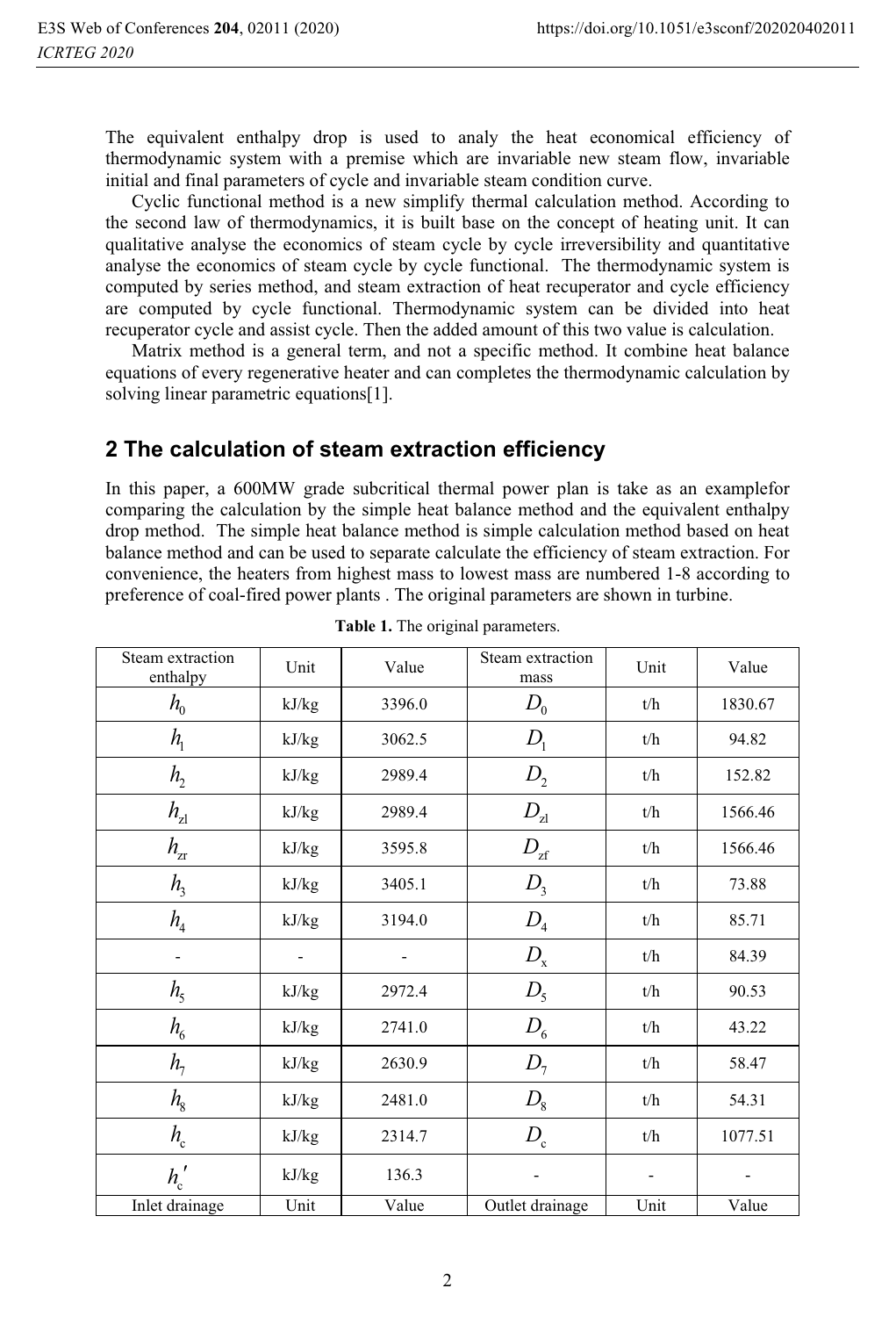| enthalpy<br>enthalpy                                                                                                                                                                                                                                                                                                                                                                                                                  |                                                  |                   |              |       |        |  |  |  |  |
|---------------------------------------------------------------------------------------------------------------------------------------------------------------------------------------------------------------------------------------------------------------------------------------------------------------------------------------------------------------------------------------------------------------------------------------|--------------------------------------------------|-------------------|--------------|-------|--------|--|--|--|--|
| $h_{\rm d1}$                                                                                                                                                                                                                                                                                                                                                                                                                          | kJ/kg                                            | 1130.8            | $h_{\rm w1}$ | kJ/kg | 1208.3 |  |  |  |  |
| $h_{d2}$                                                                                                                                                                                                                                                                                                                                                                                                                              | kJ/kg                                            | 939.4             | $h_{\rm w2}$ | kJ/kg | 1104.5 |  |  |  |  |
| $h_{d3}$                                                                                                                                                                                                                                                                                                                                                                                                                              | kJ/kg                                            | 810.5             | kJ/kg        | 923.1 |        |  |  |  |  |
|                                                                                                                                                                                                                                                                                                                                                                                                                                       |                                                  |                   | $h_{w4}$     | kJ/kg | 800.7  |  |  |  |  |
|                                                                                                                                                                                                                                                                                                                                                                                                                                       |                                                  | $h_{w4}$<br>kJ/kg |              |       |        |  |  |  |  |
| $h_{\rm d5}$                                                                                                                                                                                                                                                                                                                                                                                                                          | $h_{\rm w5}$<br>454.3<br>kJ/kg<br>kJ/kg          |                   |              |       |        |  |  |  |  |
| $h_{\rm d6}$                                                                                                                                                                                                                                                                                                                                                                                                                          | $h_{\rm w6}$<br>kJ/kg<br>kJ/kg<br>376.6<br>432.0 |                   |              |       |        |  |  |  |  |
| $h_{d7}$                                                                                                                                                                                                                                                                                                                                                                                                                              | $h_{\rm w7}$<br>kJ/kg<br>268.2<br>kJ/kg          |                   |              |       |        |  |  |  |  |
| $h_{\rm d8}$                                                                                                                                                                                                                                                                                                                                                                                                                          | $h_{\rm w8}$<br>kJ/kg<br>kJ/kg<br>162.9<br>246.4 |                   |              |       |        |  |  |  |  |
| The notes:<br>$h_0$ ——Main steam enthalpy,kJ/kg; $h_c$ —— Exhaust steam enthalpy of condenser, kJ/kg;<br>$h_i$ _____NO.i steam extraction enthalpy, kJ/kg; $h_{di}$ _______Inlet drainage enthalpy, kJ/kg;<br>$h_{d(i+1)}$ ______Outlet drainage enthalpy,kJ/kg; $h_{wi}$ ______Outlet water enthalpy,kJ/kg;<br>$h_{z1}$ The cold section enthalpy of reheat steam,kJ/kg; $h_{z1}$ The hot section enthalpy of reheat<br>steam, kJ/k; |                                                  |                   |              |       |        |  |  |  |  |
| $D_c$ ____Waste steam mass,t/h;<br>$D_{x}$ _________Exhaust steam mass of small turbine,t/h.                                                                                                                                                                                                                                                                                                                                          |                                                  |                   |              |       |        |  |  |  |  |

#### **2.1 The calculation of simple heat balance method**

The main content of simple heat balance method is as follows<sup>[2]</sup>:

This should be view main steam as the sum of multipart coordinate steam. Each part of steam follow the main vale into the turbine and out from different location of steam extraction. The path of steam in turbine is inlet of main steam to the location of steam extraction. In this paper, the turbine have eight-stage steam extraction. With the steam

which is not extracted, there are nine stage steam are shown in Fig.1.  $\alpha_i$  is extraction steam ratio. The sum for each content of extraction steam ratio should be equal to 1, such as formula (1):

$$
\alpha_{\rm c} + \alpha_1 + \alpha_2 + \alpha_3 + \dots + \alpha_8 = 1 \tag{1}
$$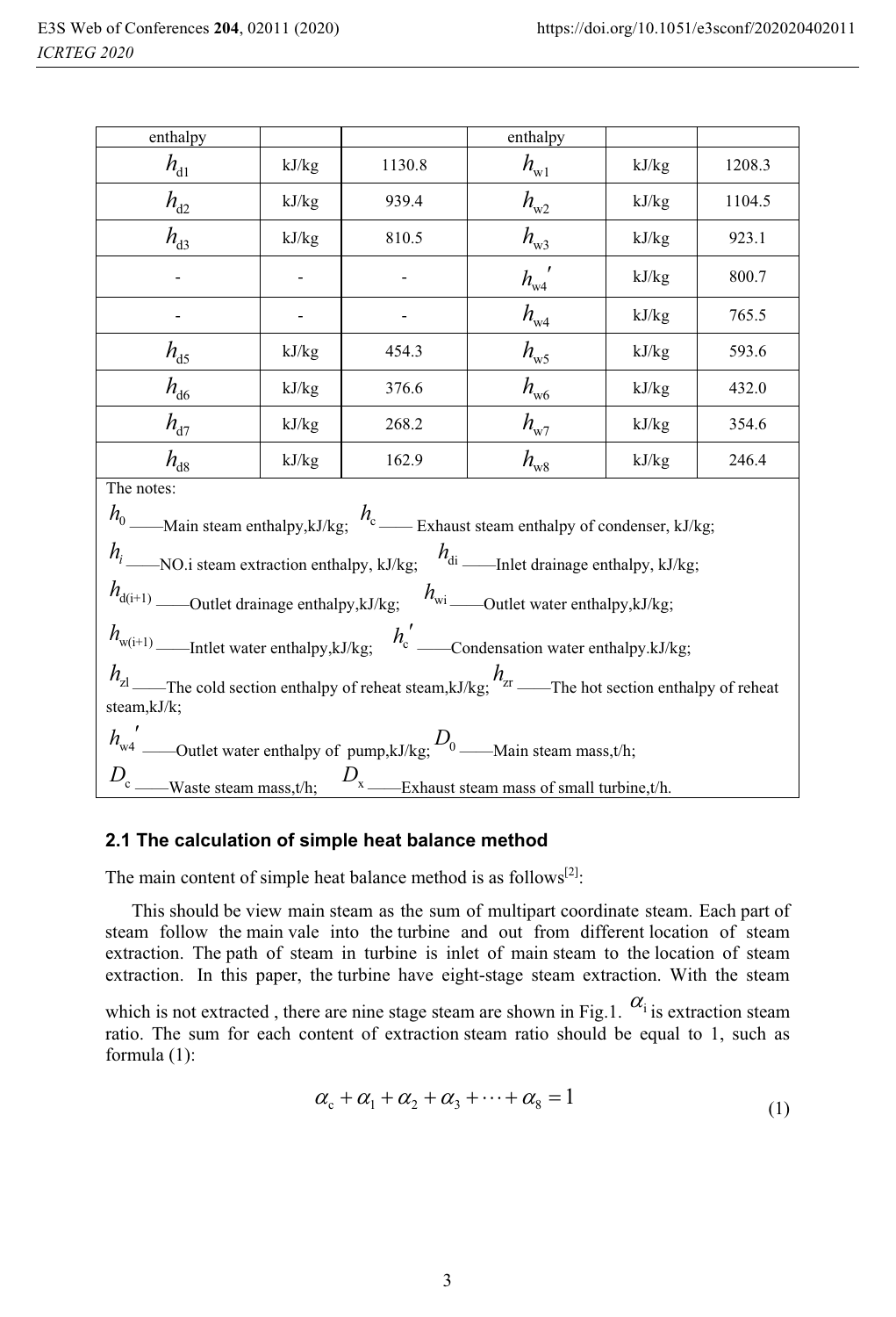

**Fig. 1.** Steam extraction of the turbine.

The external work of the turbine is the sum of steam extraction work:

$$
H_i = \sum \alpha_i \Delta h_i \tag{2}
$$

$$
H_{\rm T} = \sum H_i \tag{3}
$$

The steam mass in turbine can be calculated by formula (4):

$$
D_i = D_{i-1} - D_{ei} \tag{4}
$$

 $D_i$  is NO.i steam mass in turbine,t/h;  $D_{i-1}$  is NO.i-1 steam mass in turbine,t/h;  $D_{ei}$  is NO.i steam extraction mass in turbine,t/h.

NO.i steam enthalpy-drop in turbine can be calculated by formula (5):

$$
\Delta h_i = h_{i-1} - h_{i+1} \tag{5}
$$

 $\Delta h_i$  is NO.i steam NO.i steam extraction enthalpy -drop,kJ/kg;  $h_i$  is NO.i steam extraction enthalpy,kJ/kg;  $h_{i+1}$  is NO.i+1 steam extraction enthalpy,kJ/kg.

NO.i steam extraction efficient can be calculated by formula (6)and the main steam extraction efficient can be calculated by formula (7):

$$
\eta_i = \frac{\sum_{i}^{n} \Delta h_i D_i}{\sum_{i}^{n} \Delta h_i D_i + D_n (h_c - h_c')} \times 100
$$
\n<sup>(6)</sup>

$$
\eta_{i} = \frac{\sum_{i}^{n} \Delta h_{i} D_{i}}{\sum_{i}^{n} \Delta h_{i} D_{i} + D_{n} (h_{c} - h_{c}^{'} ) + \prod} \times 100
$$
\n(7)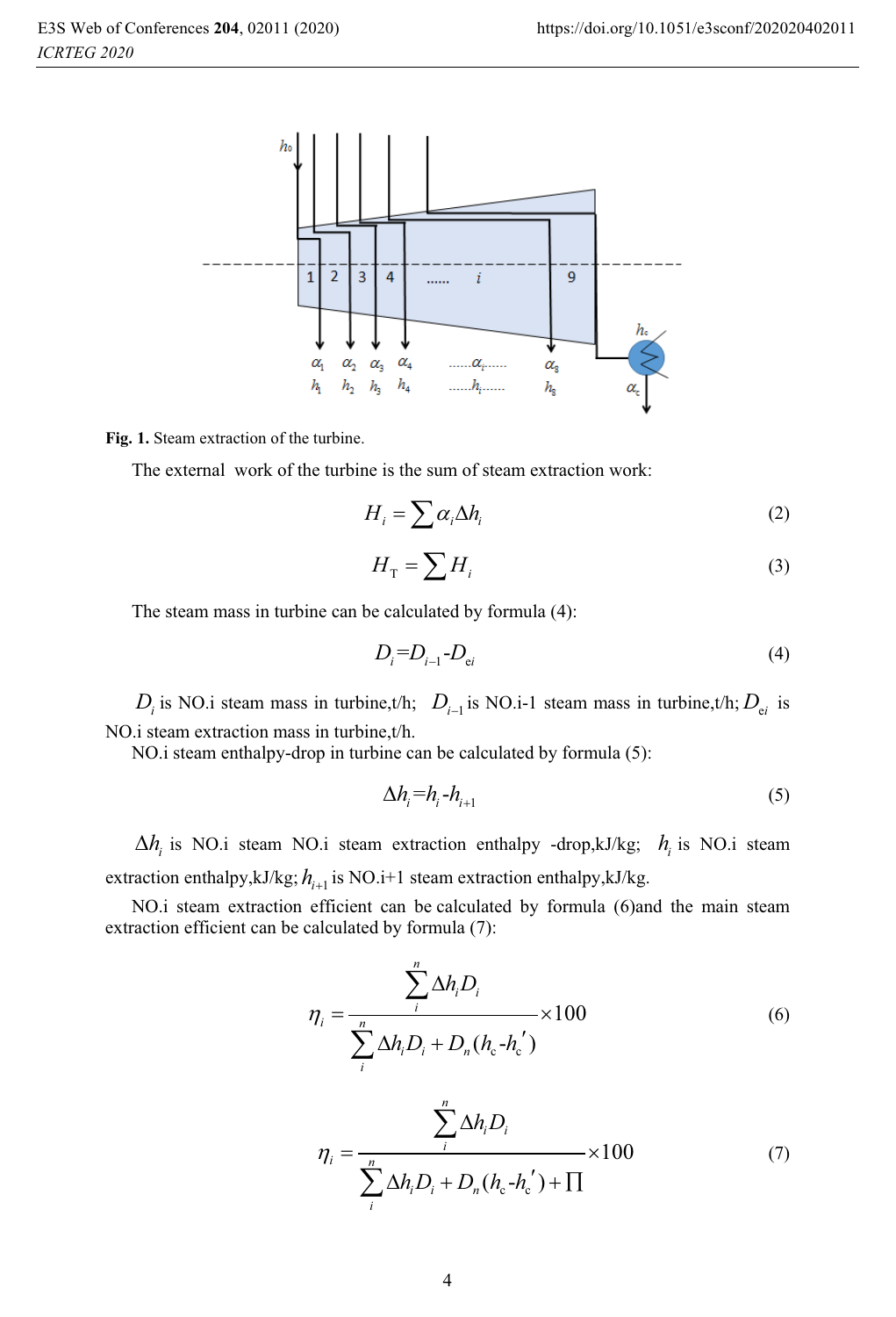$\eta_i$  is NO.i steam extraction efficient,%;  $h_c$  is Steam extraction enthalpy of condenser,kJ/kg;  $\prod$  is Steam supply mass of small turbine,kJ/h;  $h_c'$  is Condensation water enthalpy,kJ/kg.

The calculations of steam mass and enthalpy -drop in turbine are shown in Table.2.

| Steam mass     | Unit | Value   | Enthalpy -<br>drop      | Unit  | Value  |
|----------------|------|---------|-------------------------|-------|--------|
|                | t/h  | 1732.25 | $\Delta h$              | kJ/kg | 73.1   |
| D <sub>2</sub> | t/h  | 1579.43 | $\Delta h$ ,            | kJ/kg | 132.66 |
| $D_{3}$        | t/h  | 1505.55 | $\Delta h$ <sub>3</sub> | kJ/kg | 211.1  |
| $D_4$          | t/h  | 1335.45 | $\Delta h$ <sub>4</sub> | kJ/kg | 221.6  |
| $D_{5}$        | t/h  | 1244.92 | $\Delta h_{\rm s}$      | kJ/kg | 231.4  |
| $D_{6}$        | t/h  | 1201.70 | $\Delta h_{6}$          | kJ/kg | 110.1  |
| $D_7$          | t/h  | 1143.23 | $\Delta h$ <sub>7</sub> | kJ/kg | 149.9  |
| $D_{8}$        | t/h  | 1088.92 | $\Delta h_{\rm s}$      | kJ/kg | 166.3  |

**Table 2.** The calculations of steam mass and enthalpy -drop in turbine.

The steam extraction efficiens are shown in Table.3

**Table 3.** The steam extraction efficients

| The steam extraction efficiens | Unit          | Value |
|--------------------------------|---------------|-------|
| $\eta_{\scriptscriptstyle 0}$  | $\frac{0}{0}$ | 48.51 |
| $\eta_{\scriptscriptstyle 1}$  | $\frac{0}{0}$ | 41.28 |
| $\eta_{2}$                     | $\frac{0}{0}$ | 39.52 |
| $\eta$ <sub>3</sub>            | $\%$          | 36.37 |
| $\eta_{\scriptscriptstyle 4}$  | $\frac{0}{0}$ | 30.90 |
| $\eta_{5}$                     | $\frac{0}{0}$ | 24.57 |
| $\eta_{\scriptscriptstyle 6}$  | $\frac{0}{0}$ | 16.97 |
| $\eta_{7}$                     | $\frac{0}{0}$ | 12.94 |
| $\eta_{\scriptscriptstyle 8}$  | $\frac{0}{0}$ | 7.09  |

## **2.2 The calculation of equivalent enthalpy drop method**

The equivalent enthalpy drop method is widely used to calculate the steam extraction efficients, So the principles won'tbe covered in this paper. The equivalent enthalpy drop of new steam can be calculated by formula (8) and the steam extraction efficients can be calculated by formula  $(9)^{[3]}$  :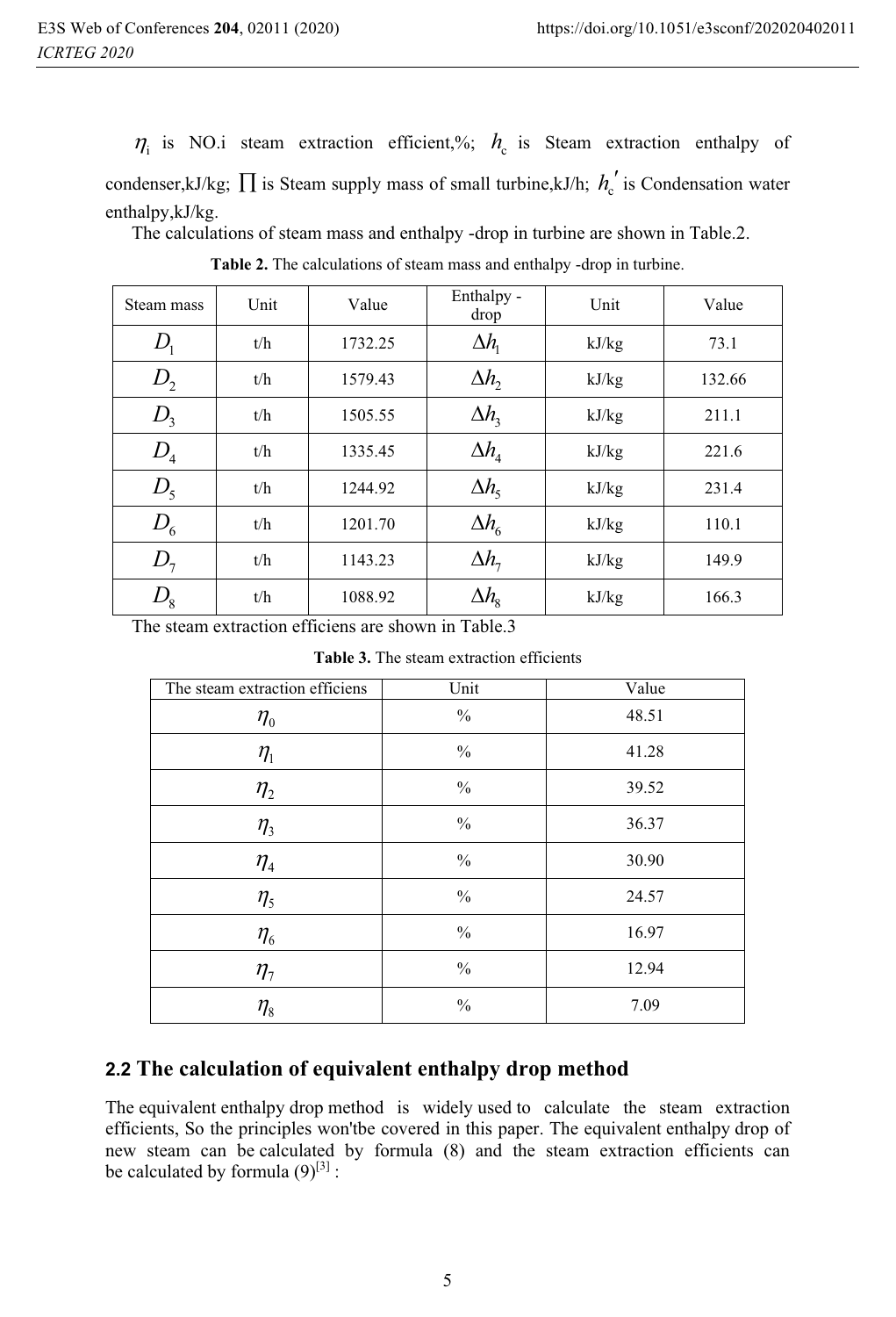$$
H_{i} = (h_{i} - h_{c}) - \sum_{i=1}^{n} \frac{A_{r}}{q_{r}} H_{r} - \sum \prod
$$
 (8)

$$
\eta_i = \frac{H_i}{q_i} \tag{9}
$$

The calculation of steam extraction efficients by equivalent enthalpy drop method are shown in Table.5.

| Equivalent<br>enthalpy drop | Unit  | Value  | The steam extraction<br>efficients | Unit          | Value |
|-----------------------------|-------|--------|------------------------------------|---------------|-------|
| $H_{\scriptscriptstyle 1}$  | kJ/kg | 795.37 | $\eta_{\scriptscriptstyle 1}$      | $\frac{0}{0}$ | 41.17 |
| H <sub>2</sub>              | kJ/kg | 796.65 | $\eta_{2}$                         | $\frac{0}{0}$ | 38.86 |
| H <sub>3</sub>              | kJ/kg | 948.49 | $\eta$ <sub>3</sub>                | $\frac{0}{0}$ | 36.56 |
| H <sub>4</sub>              | kJ/kg | 804.49 | $\eta_{\scriptscriptstyle 4}$      | $\frac{0}{0}$ | 30.94 |
| $H_5$                       | kJ/kg | 621.13 | $\eta_{5}$                         | $\frac{0}{0}$ | 24.67 |
| $H_{6}$                     | kJ/kg | 402.98 | $\eta_{\scriptscriptstyle 6}$      | $\frac{0}{0}$ | 17.04 |
| $H_{7}$                     | kJ/kg | 306.96 | $\eta_{7}$                         | $\frac{0}{0}$ | 12.99 |
| $H_{8}$                     | kJ/kg | 166.30 | $\eta_{\text{\tiny 8}}$            | $\frac{0}{0}$ | 7.10  |

Table 5. The steam extraction efficients

# **3 Conclusion**

The calculate differences of steam extraction efficients between simple heat balance method and equivalent enthalpy drop method are shown in Table.6. As the table shows, there is little differences between simple heat balance method and equivalent enthalpy drop method. The equivalent enthalpy drop method has higher precision. So equivalent enthalpy drop can be replaced by simple heat balance method to calculate steam extraction efficients in order to reduce calculation amount.

**Table 6.** The difference value of steam extraction efficients between simple heat balance method and equivalent enthalpy drop method

| The difference value                  | Value      | The difference value    | Value    |
|---------------------------------------|------------|-------------------------|----------|
| $\Delta \eta_{\scriptscriptstyle{1}}$ | $-0.00108$ | $\Delta\eta_{\rm s}$    | 0.00093  |
| $\Delta\eta_{_2}$                     | $-0.00662$ | $\Delta\eta_{\epsilon}$ | 0.00075  |
| $\Delta\eta_{\tiny{3}}$               | 0.00187    | $\Delta\eta_{\tau}$     | 0.00056  |
| $\Delta\eta_{\scriptscriptstyle{A}}$  | 0.00036    | $\Delta\eta_*$          | 0.000051 |

## **References**

1. Guo Jianglong. A Power pLant Theral System Analysis Method Based on Energy-Efficiency Distribution Matrix Equation. North China Electric Power University.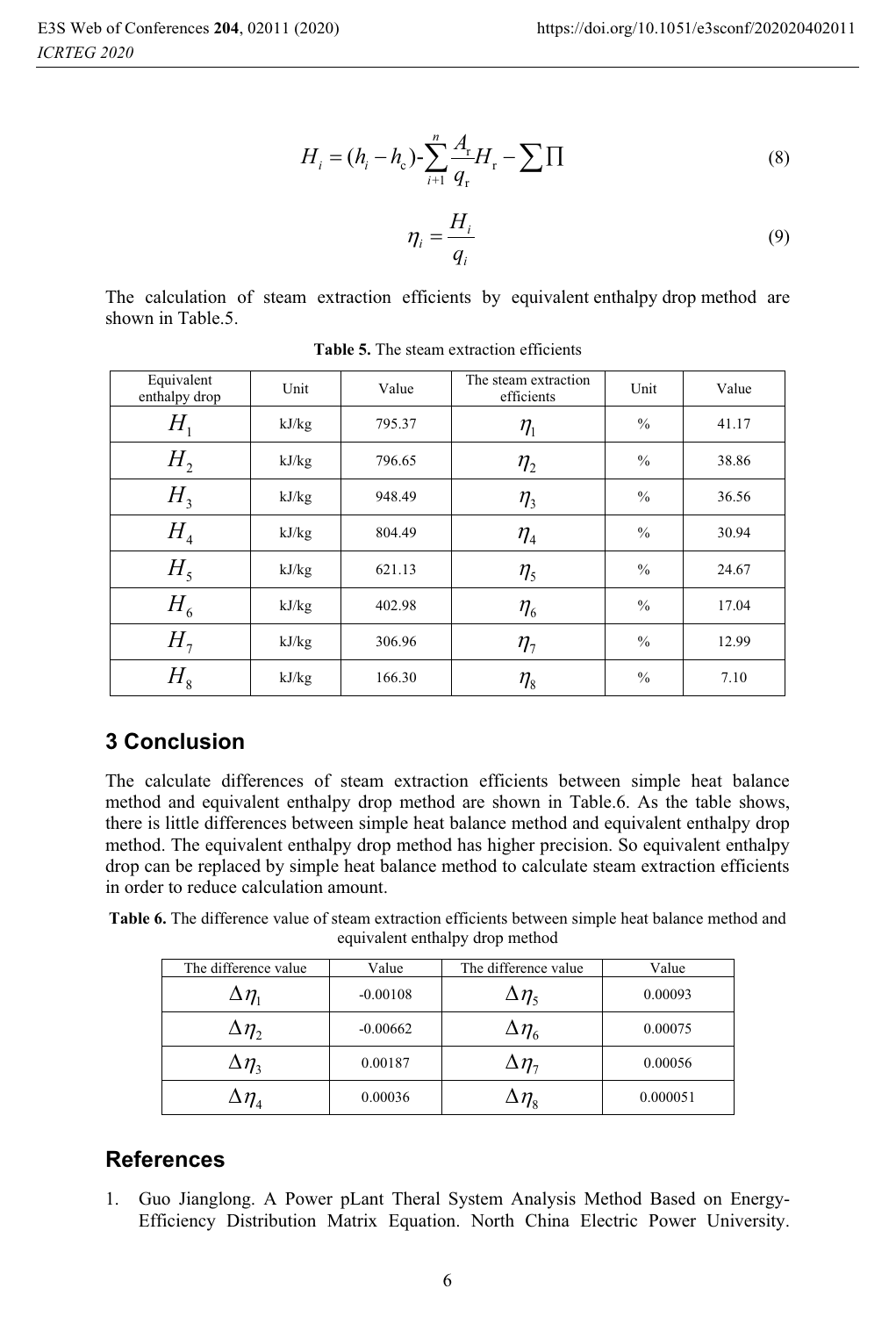Heibei. 2004

- 2. DL/T1929-2018 Method for energy efficiency evaluation of coal-fired unit. Beijing: CEPP. 2018
- 3. Lin Wanchao. Energy saving theory of thermal system in thermal power plant. Xi'an : Xi'an Jiaotong University Press.1994